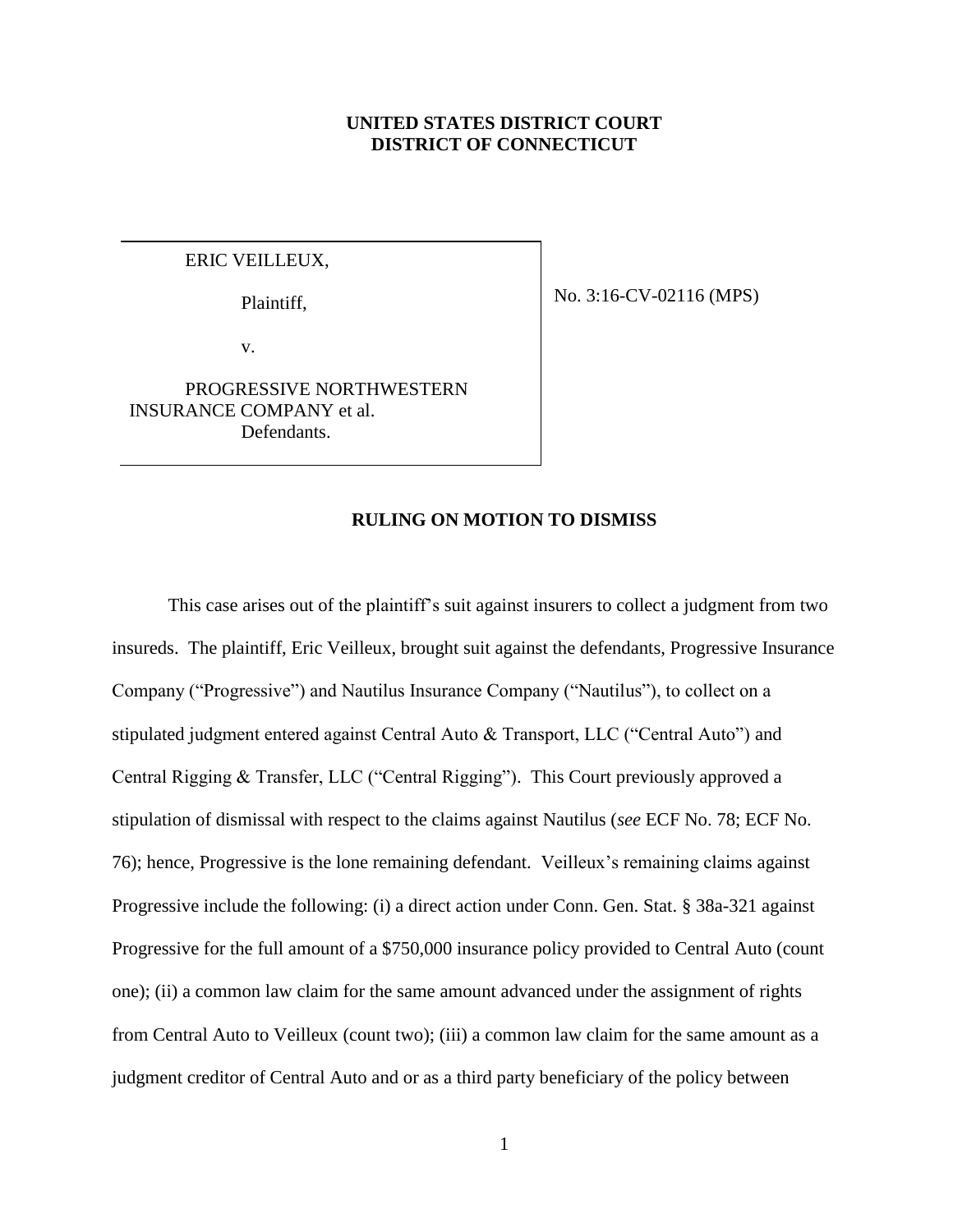Central Auto and Progressive (count three); (iv) a claim for breach of the implied covenant of good faith and fair dealing on the basis of Progressive's failure to honor Central Auto's policy (count four); (v) a direct action under Conn. Gen. Stat. § 38a-321 against Progressive for the full amount of a \$1,000,000 insurance policy provided to Central Rigging (count five); (vi) a common law claim for the same amount advanced under the assignment of rights from Central Rigging to Veilleux (count six); and (vii) a claim for breach of the implied covenant of good faith and fair dealing on the basis of Progressive's failure to honor Central Rigging's policy (count seven). Progressive has filed a motion to dismiss counts two, three, four, six, and seven of the plaintiff's amended complaint. (ECF No. 21). For the following reasons, the motion to dismiss is hereby DENIED.

#### **I. Factual Allegations**

 $\overline{a}$ 

Veilleux makes the following allegations, which I assume to be true.

Veilleux was an employee of G.D.S. Contracting Corp. ("G.D.S.") in Berlin,

Connecticut, at the time of the events underlying this case. (ECF No. 17-1, Count 1, at  $\P$ 3).<sup>1</sup> On September 8, 2006, a tractor and trailer owned by Central Auto or Central Rigging<sup>2</sup> delivered an aerial lift to G.D.S. (*Id.* at ¶¶ 2-3; ECF No. 17-1 Count Five, at ¶¶ 2-3). "In the course of

<sup>&</sup>lt;sup>1</sup> Since Veilleux includes all of his factual allegations in the counts set out in his complaint and restarts the numbering of his paragraphs with each count, I cite to his factual allegations using the particular count under which they fall.

 $2$  Veilleux alleges that the tractor and trailer was owned by Central Auto in his first count, (*see* ECF No. 17-1, Count 1, at ¶¶ 2-3), but avers that it was "registered with the Connecticut Department of Vehicles to Central Rigging" in his fifth count. (*See* ECF No. 17-1, Count 5, at ¶ 2). This apparent inconsistency does not undermine his claims at this stage, however, as he has the right to plead in the alternative. *See Henry v. Daytop Vill., Inc.*, 42 F.3d 89, 95 (2d Cir. 1994) ("[A] plaintiff may plead two or more statements of a claim, even within the same count, regardless of consistency."); Fed. R. Civ. P. 8(d)(2) ("A party may set out 2 or more statements of a claim or defense alternatively or hypothetically, either in a single count or defense or in separate ones.").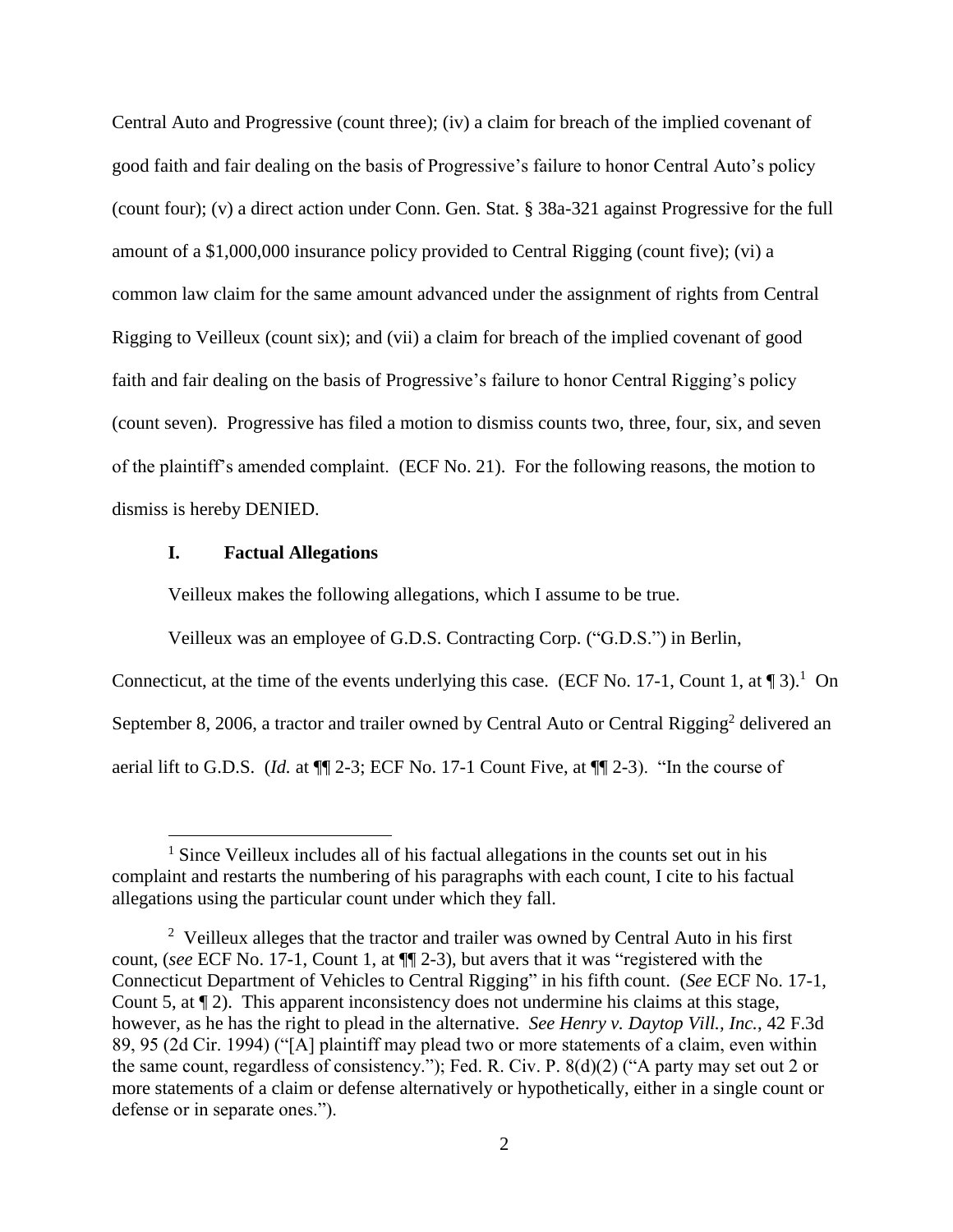unloading the aerial lift from the tractor, which involved the operation of both the tractor and the trailer by [driver Joseph Cunningham], [Veilleux] suffered severe, serious, and permanent personal injuries while in the bucket of the aerial lift." (ECF No. 17-1, Count 1, at ¶ 4). "On or about September 3, 2008, the Plaintiff filed suit in Hartford Superior Court . . . seeking recovery from [Central Auto and Central Rigging] for the severe, serious, and disabling injuries suffered by [Veilleux]. . . ." (*Id.* at ¶ 5; ECF No. 17-1, Count 5, at ¶ 6). On March 30, 2016, Veilleux entered into a stipulation with Central Auto and Central Rigging, "upon which judgment entered on said date, wherein [both companies] stipulated to liability for the injuries suffered by [Veilleux] as aforesaid, and to judgment in favor of [Veilleux] in the amount of Three Million Seven Hundred and Fifty Thousand Dollars (\$3,750,000), plus costs." (ECF No. 17-1, Count One, at ¶ 6; ECF No. 17-1, Count Five, at ¶ 7).

At the time of Veilleux's injuries, Central Auto and Central Rigging were both insured for liability for such injuries by Progressive. Central Auto's policy, which covered the policy period of June 2, 2006 through June 2, 2007, provided for total coverage of up to seven hundred and fifty thousand dollars, along with the cost of defense. (*Id.* at ¶ 7). Central Rigging's policy, which covered the period from March 10, 2006 through March 10, 2007, provided for total coverage of up to one million dollars, along with the cost of defense. (ECF No. 17-1, Count Five, at  $\P$  8). Despite these policies and despite having "an obligation to insure and defend [Central Auto and Central Rigging] in the cause of action brought by Veilleux," (ECF No. 17-1, Count One, at ¶ 10; ECF No. 17-1, Count Five, at ¶ 10), Progressive "neglected and/or refused to provide coverage to [both companies] for the aforesaid accident and injuries to [Veilleux] as aforesaid." (ECF No. 17-1, Count One, at  $\P$  9; ECF No. 17-1, Count Five, at  $\P$  9).

#### **II. Legal Standard**

3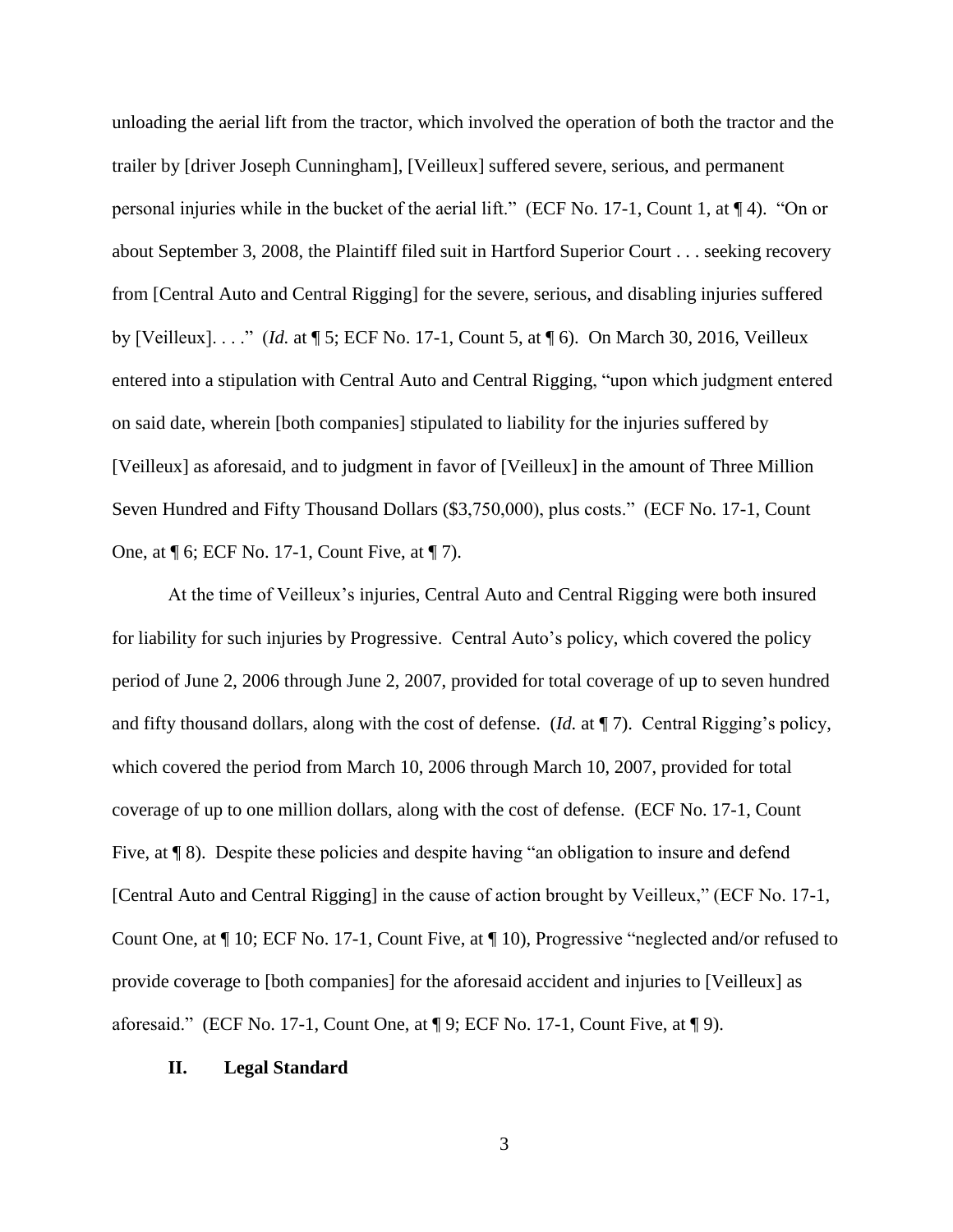"To survive a [Fed. R. Civ. P. 12(b)(6)] motion, the complaint must plead 'enough facts to state a claim to relief that is plausible on its face.'" *Morales v. Weiss*, 569 F. App'x 36, 37 (2d Cir. 2014), quoting *Bell Atlantic Corp. v. Twombly*, 550 U.S. 544, 570 (2007). A claim has "facial plausibility when the plaintiff pleads factual content that allows the court to draw the reasonable inference that the defendant is liable for the misconduct alleged." *Ashcroft v. Iqbal*, 556 U.S. 662, 678 (2009). For a complaint to survive a motion to dismiss, "[a]fter the court strips away conclusory allegations, there must remain sufficient well-pleaded factual allegations to nudge plaintiff's claims across the line from conceivable to plausible." *In re Fosamax Products Liab. Litig.*, No. 09-cv-1412, 2010 WL 1654156, at \*1 (S.D.N.Y. Apr. 9, 2010). When reviewing whether a complaint makes it across this line, a court must "draw all reasonable inferences in favor of the non-moving party." *Vietnam Ass'n for Victims of Agent Orange v. Dow Chem. Co.*, 517 F.3d 104, 115 (2d Cir. 2008).

#### **III. Discussion**

#### **a. Counts Two, Three, and Six**

Progressive claims that Veilleux's second, third, and sixth counts—all of which advance common law claims against it based on its failure to provide coverage to Central Auto and Central Rigging—must be dismissed because Conn. Gen. Stat. § 38a-321 provides the "sole basis upon which the plaintiff may pursue Progressive for satisfaction of all or part of the Stipulated Judgment entered into against [Central Auto and Central Rigging]." (*See* ECF No. 22 at 1). For the following reasons, I conclude that this argument contains no merit.

Conn. Gen. Stat. § 38a-321, otherwise known as the "direct action statute," *see Tucker v. Am. Int'l Grp., Inc.*, 936 F. Supp. 2d 1, 13 (D. Conn. 2013), provides in relevant part as follows:

Each insurance company which issues a policy to any person, firm or corporation, insuring against loss or damage on account of the bodily injury or death by accident of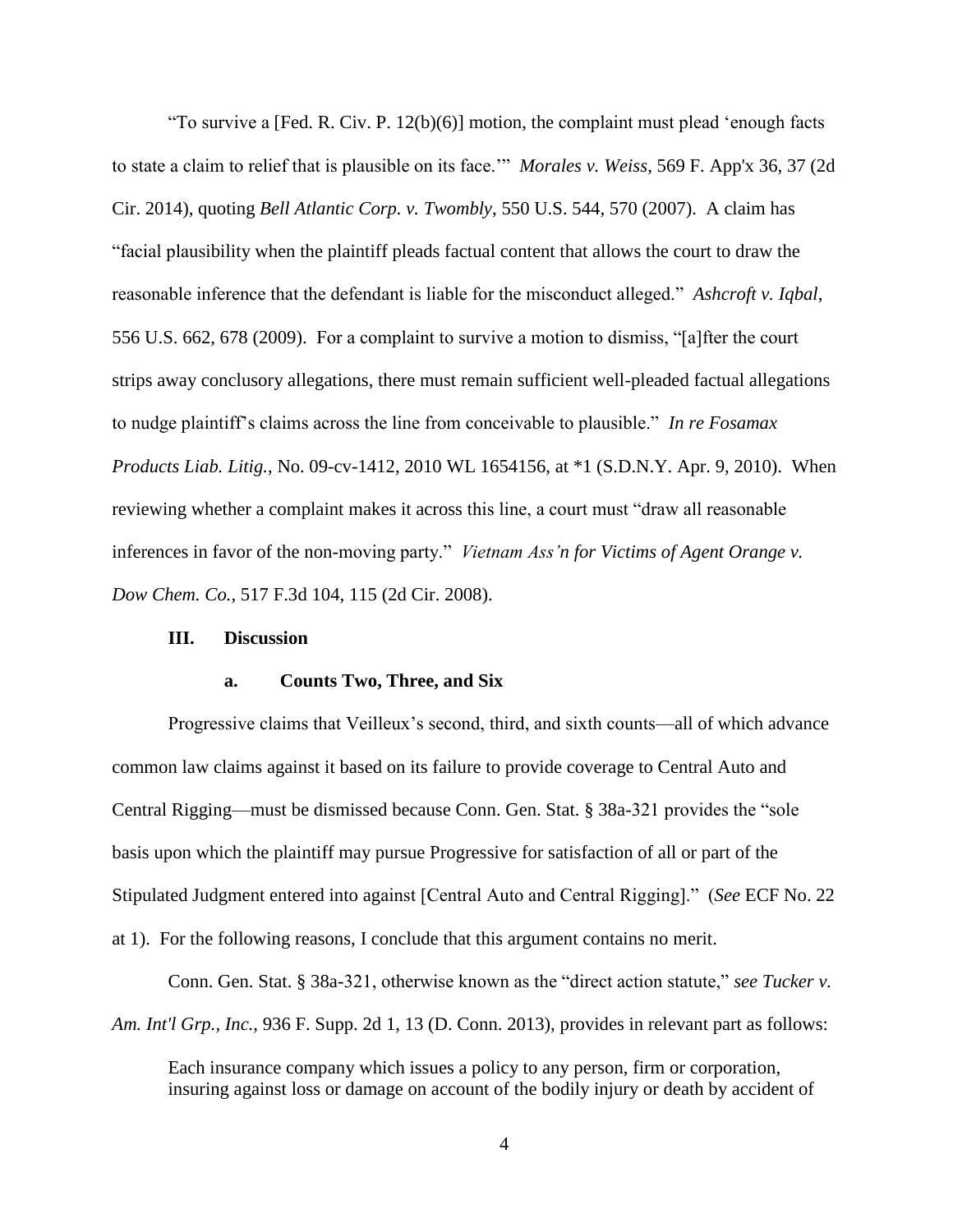any person, or damage to the property of any person, for which loss or damage such person, firm or corporation is legally responsible, shall, whenever a loss occurs under such policy, become absolutely liable, and the payment of such loss shall not depend upon the satisfaction by the assured of a final judgment against him for loss, damage or death occasioned by such casualty. . . . Upon the recovery of a final judgment against any person, firm or corporation by any person, including administrators or executors, for loss or damage on account of bodily injury or death or damage to property, if the defendant in such action was insured against such loss or damage at the time when the right of action arose and if such judgment is not satisfied within thirty days after the date when it was rendered, such judgment creditor shall be subrogated to all the rights of the defendant and shall have a right of action against the insurer to the same extent that the defendant in such action could have enforced his claim against such insurer had such defendant paid such judgment.

Conn. Gen. Stat. § 38a-321. A plaintiff must make three showings to set out a cause of action under this statute: "(1) that the plaintiff has recovered a final judgment; (2) that the judgment is against a person who was insured by the defendant against liability on it; and (3) that the judgment remains unsatisfied." *Tucker*, 936 F. Supp. 2d at 8, quoting *Skut v. Hartford Accident & Indemnity Co.*, 142 Conn. 388, 393 (1955). If the judgment remains unsatisfied "for more than 30 days, the injured party is subrogated to the rights of the insured defendant and may proceed with the action to the same extent that the defendant could have enforced his claim against the insurer." *Id.*

There is nothing in the text of the direct action statute supporting Progressive's argument that it supplanted every common law claim that could otherwise be brought by parties against insurers to satisfy a judgment against an insured. *Contrast, e.g.*, Conn. Gen. Stat. § 31-284 ("All rights and claims between an employer who complies with the requirements of subsection (b) of this section and employees, or any representatives or dependents of such employees, arising out of personal injury or death sustained in the course of employment are abolished other than rights and claims given by this chapter. . . ."). Thus, to interpret the statute in such a way would fly in the face of the Connecticut Supreme Court's repeated command that "[n]o statute is to be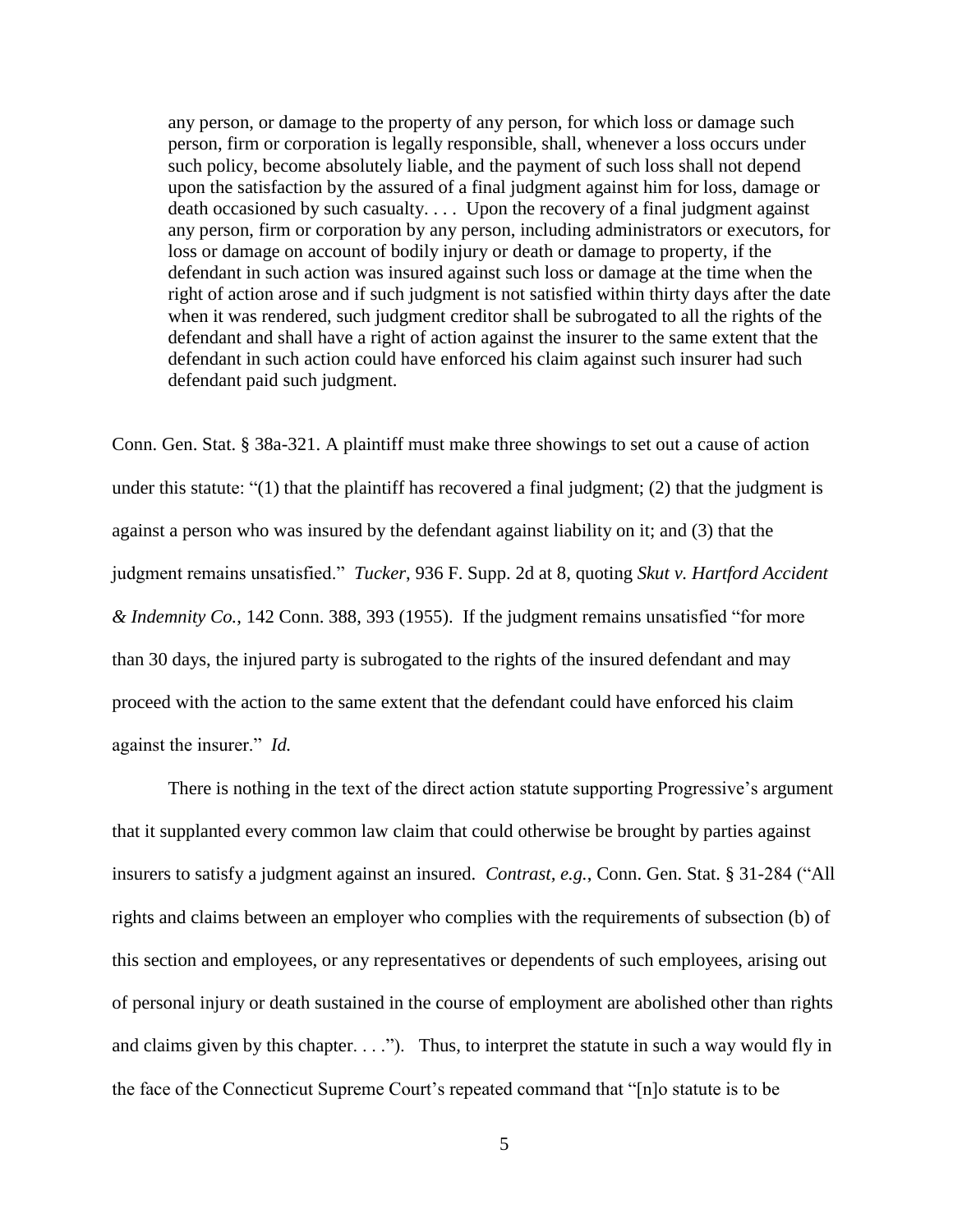construed as altering the common law, farther than its words import." *State v. Havican*, 213 Conn. 593, 598 (1990) (quoting *Dennis v. Shaw*, 137 Conn. 450, 452 (1951) (quoting *Shaw v. Railroad Co.*, 101 U.S. 557, 565 (1879)).

Progressive has not pointed to any precedent or legislative history that trumps this mandate. Instead, the gravamen of Progressive's argument that the direct action statute provides the exclusive vehicle for claims by a third party against an insurer to collect a judgment against an insured rests upon three quotes taken out of context from three cases. The first of these cases is *Black v. Goodwin, Loomis and Britton, Inc.*, 239 Conn. 144 (1996). *Black* concerned a suit by the administrator of an estate against an insurer for denying coverage to an insured that the administrator had sued for wrongful death; the administrator and the insured had stipulated to a judgment under which the insured assigned to the administrator any claims that it had against the insurer. *Id.*

After a jury found in favor of the administrator on all claims, the insurer challenged the verdict in part on the basis that a stipulated judgment is contrary to public policy. *Id.* at 152. In rejecting this argument, the Connecticut Supreme Court stated in a footnote that the fact that the insurance policy at issue was one for liability rather than indemnity was irrelevant inasmuch as the direct action statute provided a cause of action for both types of policies. *Id.* at 156, n. 13. The defendants rely upon a portion of this passage stating as follows: "We also note that the plaintiff's claim under [the direct action statute] does not depend on the assignment of rights under the stipulation because, under that statutory provision, the insurer is liable whether its contract is one of liability or indemnity." *Id.* at n. 13; (ECF No. 22 at 9). As the context set out above demonstrates, however, this passing remark cannot fairly be construed as proclaiming the direct action statute as the sole remedy for the administrator's claims. Indeed, the court did not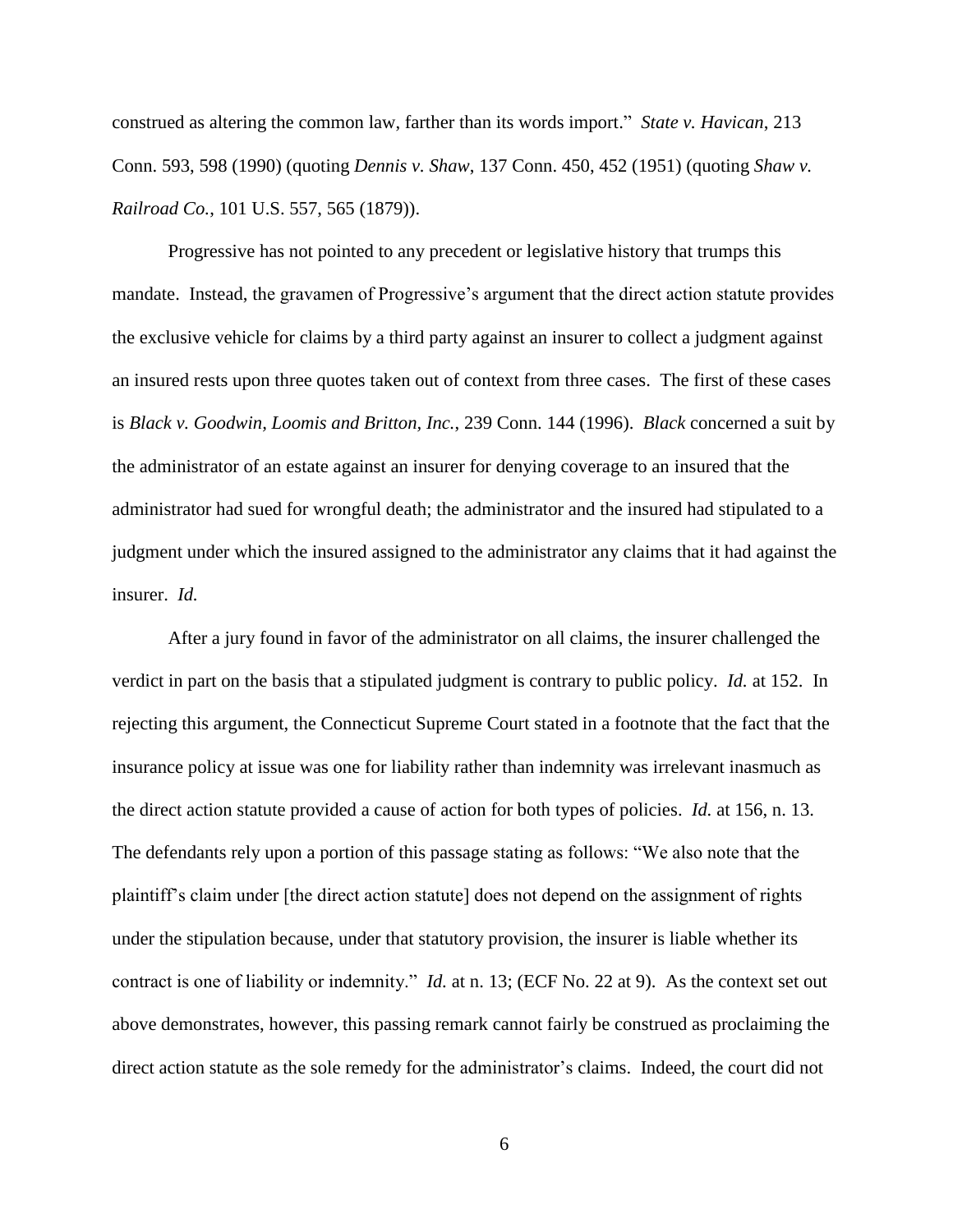comment on the fact that the administrator had brought several common law claims in addition to its claim under the direct action statute against the insurer. *Id.* at 148-149 (noting that the administrator's complaint against the insurer consisted of "three common law claims, breach of contract, negligence and bad faith, and two statutory claims," including a violation of the direct action statute).

Progressive's reliance on *Peck v. Public Service Mut. Ins. Co.*, 114 F. Supp. 2d 51 (D. Conn. 2000), (*see* ECF No. 22 at 10), suffers from a similar flaw. *Peck* concerned in part a plaintiff's claim against an insurer for a judgment granted against an insured. *Id.* at 52-53. In the judgment, the insured assigned all of its rights against the insurer to the plaintiff. *Id.* at 53. The plaintiff thereafter asserted five state law claims against the insurer under the direct action statute and the assignment. *Id.* at 53. One of the defendant's arguments was that a nonassignment clause in the insurance policy proscribed the plaintiff from bringing a claim against it based upon the assignment. *Id.* at 55. In rejecting this argument, the district court noted that the assignment appeared to be "superfluous" given the "plaintiff's ability to bring [the] action pursuant to the direct action statute. . . ." *Id.* Progressive cites this as support for its contention, averring that this fleeting reference supports the proposition that "Connecticut courts have . . . found that an action on an assignment provision in the same case where a third party also brought a claim under [the direct action statute] was superfluous." (ECF No. 22 at 10 (internal quotation marks omitted)). Once again, however, the context above demonstrates that the district court made the statement at issue in reference to a matter separate from the purported exclusive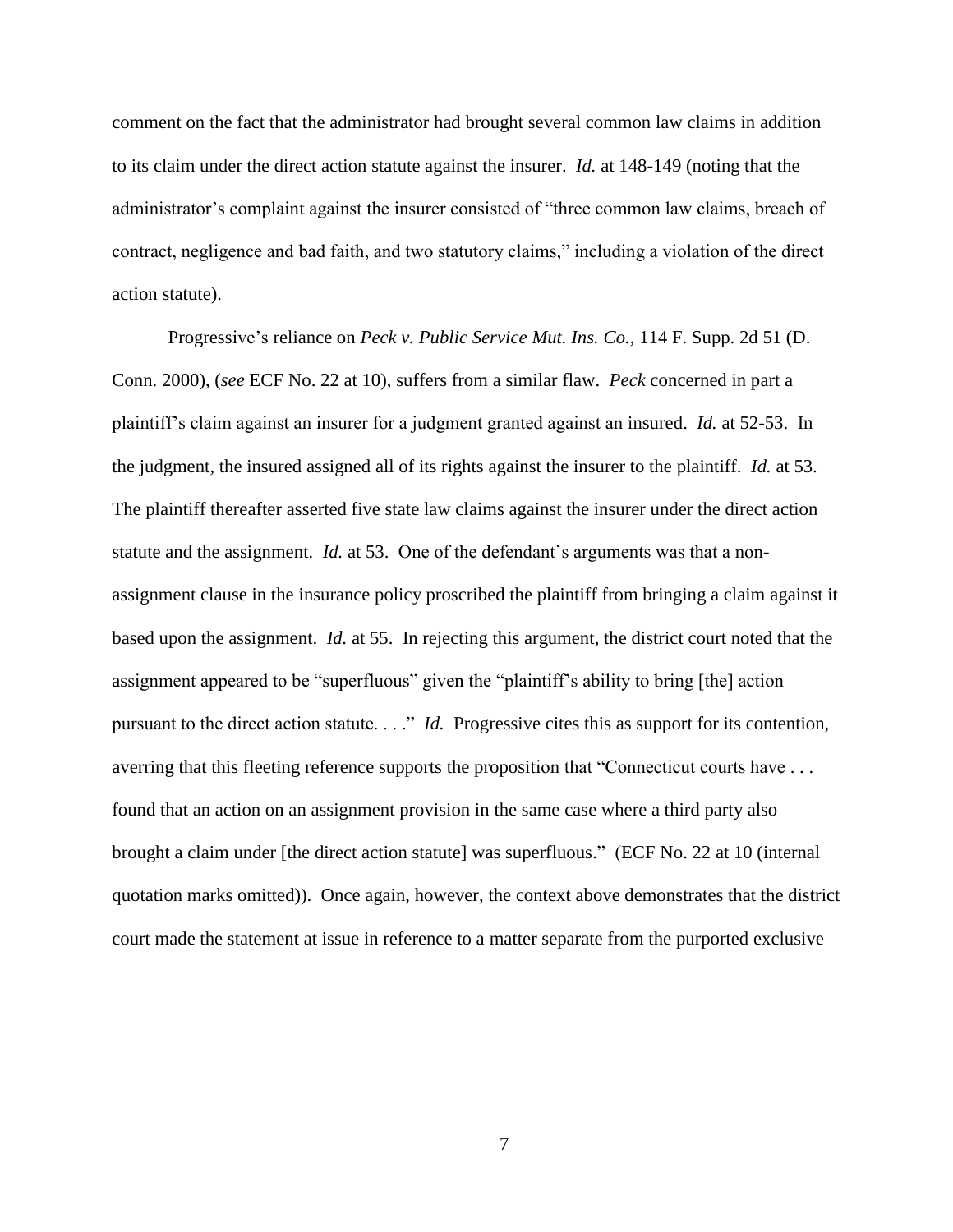nature of the direct action statute—to wit, the defendant's argument that the non-assignment clause precluded the plaintiff's claim. 3 As such, *Peck* proves unavailing to Progressive.

The final case that Progressive calls upon is *Tucker v. American Intern. Group, Inc.*, 936 F. Supp. 2d 11 (D. Conn. 2013). Progressive emphasizes a quote from *Tucker* noting that "the Connecticut direct action statute has been interpreted as not only enumerating the elements of a cause of action, but also providing the 'basis upon which standing is conferred.'" *Id.* (quoting *Gates v. Government Employees Ins. Co.*, No. CV65004852, 2008 WL 1971337, at \*4 (Conn.Super.Ct. April 18, 2008)); (ECF No. 22 at 8; ECF No. 51 at 4-5). This passage, Progressive contends, implies that the direct action statute provides the only basis for standing for a party's claim against an insurer based on a denial of coverage to an insured. (*See* ECF No. 51 at 4; ECF No. 22 at 9). The portion of *Tucker* that Progressive quotes, however, concerned an insurer defendant's contention that a plaintiff did not have standing to bring a claim under the direct action statute after the plaintiff entered into a stipulated settlement with the insured in return for an assignment of its rights against the insurer. *Tucker*, 936 F. Supp. 2d at 8-9. The district court rejected this argument, concluding that the plaintiff's "settlement releasing the insured in return for an assignment of its rights against the insurer" did not "create a 'satisfied' judgment that would bar recovery under the direct action statute." *Id.* at 13. Hence, the district court's statement that the direct action statute provides a basis upon which standing is conferred did not imply that it provides the *only* basis upon which standing is conferred. Rather, it rebutted

 $\overline{a}$ 

<sup>&</sup>lt;sup>3</sup> It is also noteworthy that *Peck* specifically reserved judgment on the question of whether the direct action statute provided the only proper vehicle for the plaintiff's claims against the insurer. *See Peck*, 114 F. Supp. 2d at 54 ("Thus, the question before us is not whether the direct action statute was the only 'proper' means for plaintiff to assert a claim against [the insurer] but, rather, whether plaintiff may assert . . . "extracontractual" claims (as defendant characterizes them) in an action under the direct action statute.").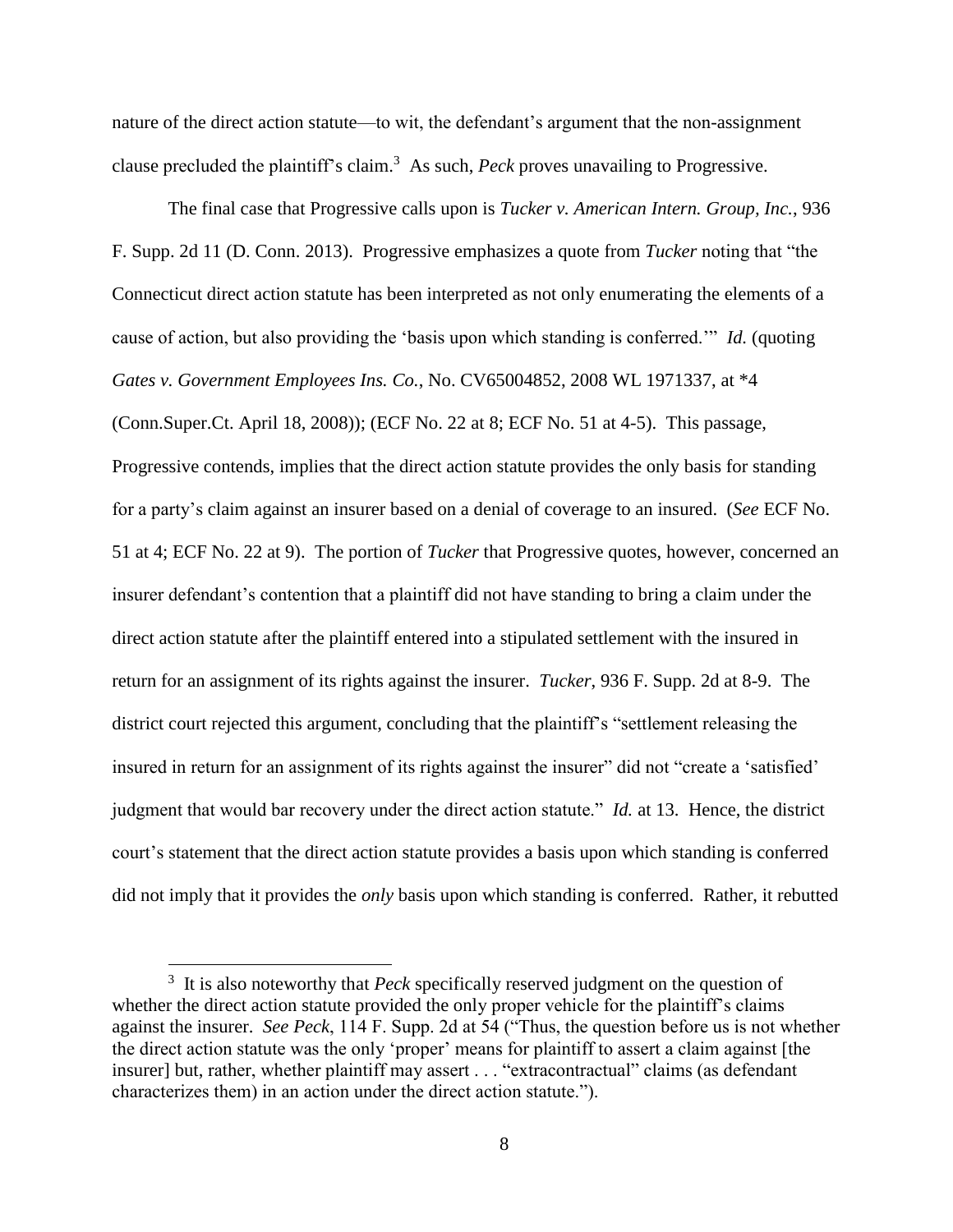the defendant's contention that the plaintiff lacked standing at all. Thus, *Tucker*, like *Black* and *Peck*, does not support Progressive's argument. <sup>4</sup>

I therefore deny Progressive's motion to dismiss with respect to Veilleux's second, third, and sixth counts.

### **b. Counts Four and Seven**

 $\overline{a}$ 

Progressive contends that counts four and seven of Veilleux's amended complaint, both of which allege claims for a breach of the implied covenant of good faith and fair dealing, must be dismissed due to their failure to allege bad faith. (ECF No. 22 at 10). "[T]he duty of good faith and fair dealing is a covenant implied into a contract or a contractual relationship." *Nwachukwu v. Liberty Bank*, 257 F. Supp. 3d 280, 295 (D. Conn. 2017) (quoting *De La Concha of Hartford, Inc. v. Aetna Life Ins. Co.*, 269 Conn. 424, 432 (2004)). This duty "requir[es] that neither party do anything that will injure the right of the other to receive the benefits of the agreement." *Id.* To set out "a cognizable claim of breach of the implied covenant

<sup>&</sup>lt;sup>4</sup> In its reply brief, Progressive points also to a Connecticut Superior Court case from 2002 noting that "[t]he direct action statute is the exclusive remedy to determine the obligation to pay between an injured plaintiff and the defendant's insurance carrier." *Ducharme v. Gaines*, No. CV0200816516, 2002 WL 31942306, at \*3 (Conn. Super. Ct. Dec. 20, 2002); (ECF No. 51 at 2). As with Progressive's other proffered case law, however, the context of the court's statement establishes it to be inapposite. *Ducharme* concerned an insurer's motion to intervene in an ongoing suit between an insured and an injured party to request a declaratory judgment that it did not have a duty to indemnify or defend the insured. *Id.* at \*1. The court rejected this motion, noting that allowing such an action would constitute an end run around the direct action statute's requirement that a "final judgment" enter before an injured person could bring a direct action against an insurer. *Id.* at 3. The court, relying upon a Connecticut Supreme Court case denying a declaratory judgment in a similar situation, *see Hartford Acc. & Indem. Co. v. Williamson*, 153 Conn. 345, 349 (1966) (denying a declaratory judgment stating an insurer's obligation to cover an insured facing suit given that the remedy of the direct action statute would be available to the insurer if and when a judgment entered against the insured), concluded that the rights accorded to the insurer under the direct action statute provided the sole remedy for it in the event that the insured later brought suit against the insurer under that statute. *Id.* at 3. The court did not opine on whether the direct action statute provided the sole cause of action for the plaintiff to pursue such a claim. As such, the case is inapposite here.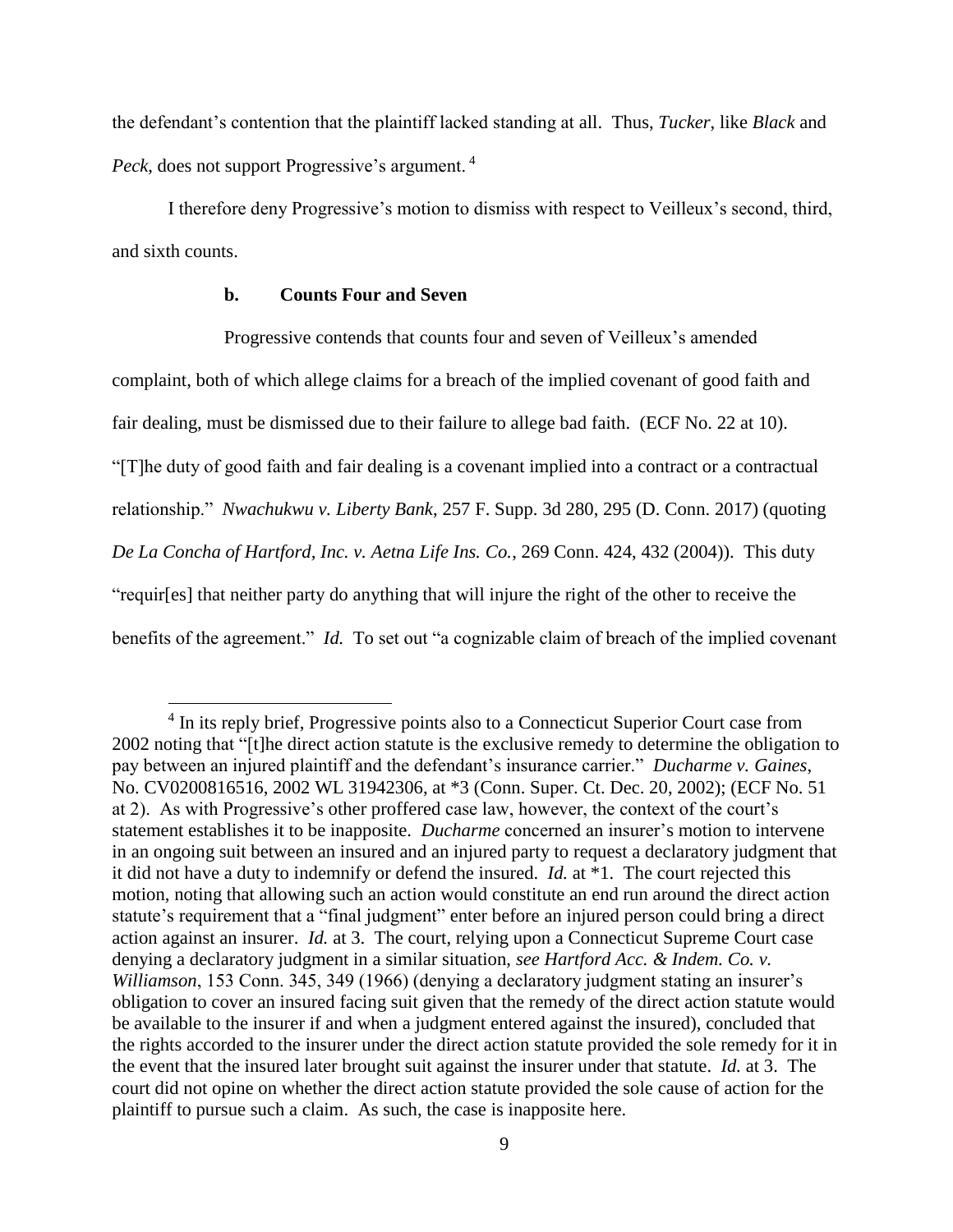of good faith and fair dealing, [the plaintiff must allege that] 'the acts by which a defendant allegedly impedes the plaintiff's right to receive benefits that he or she reasonably expected to receive under the contract [were] taken in bad faith.'" *Calhoun v. Providence Mut. Fire Ins. Co.*, 204 F. Supp. 3d 436, 442 (D. Conn. 2016) (quoting *De La Concha of Hartford, Inc.*, 269 Conn. at 433). Bad faith encompasses "both actual or constructive fraud, or a design to mislead or deceive another, or a neglect or refusal to fulfill some duty or some contractual obligation, not prompted by an honest mistake as to one's rights or duties, but by some interested or sinister motive." *Habetz v. Condon*, 224 Conn. 231, 237 (1992), quoting Black's Law dictionary (5<sup>th</sup> ed. 1979). In essence, then, "[bad] faith means more than mere negligence, it involves a dishonest purpose." *De La Concha of Hartford, Inc.*, 269 Conn. at 433. Although an insurer's "failure to conduct an adequate investigation of a claim, when accompanied by other evidence, reflecting an improper motive, properly may be considered as evidence of bad faith," *Karas v. Liberty Ins. Corp.*, 33 F. Supp. 3d 110, 116 (D. Conn. 2014), "[a]llegations of a mere coverage dispute or negligence by an insurer in conducting an investigation will not state a claim for bad faith against an insurer." *Martin v. American Equity Ins. Co.*, 185 F. Supp. 2d 162, 165 (D. Conn. 2002).

The Fourth Count of Veilleux's complaint alleges the following:

In denying coverage to Central Auto, in [Veilleux's] prior lawsuit, [Progressive] acted in bad faith, and intentionally, willfully, and/or with reckless disregard and/or in derogation of the rights of Central Auto and [Veilleux] under the above-referenced insurance policy, in that, in addition to denying coverage as to Central Auto as the owner of the tractor and trailer, [Progressive] denied coverage under the motor carrier endorsement, which is considered a suretyship by the insurance carrier to protect the public, and in derogation of the terms or and/or public policy behind the Federal Motor Carrier Safety Act, and there was no colorable basis on which to deny coverage under said endorsement.

(ECF No. 17-1, Count Four, ¶ 11). While this language is somewhat sparse, it does allege that Progressive denied coverage despite a clear mandate to do so under the Federal Motor Carrier Safety Act. This allegation, liberally construed, states a claim against Progressive for refusing to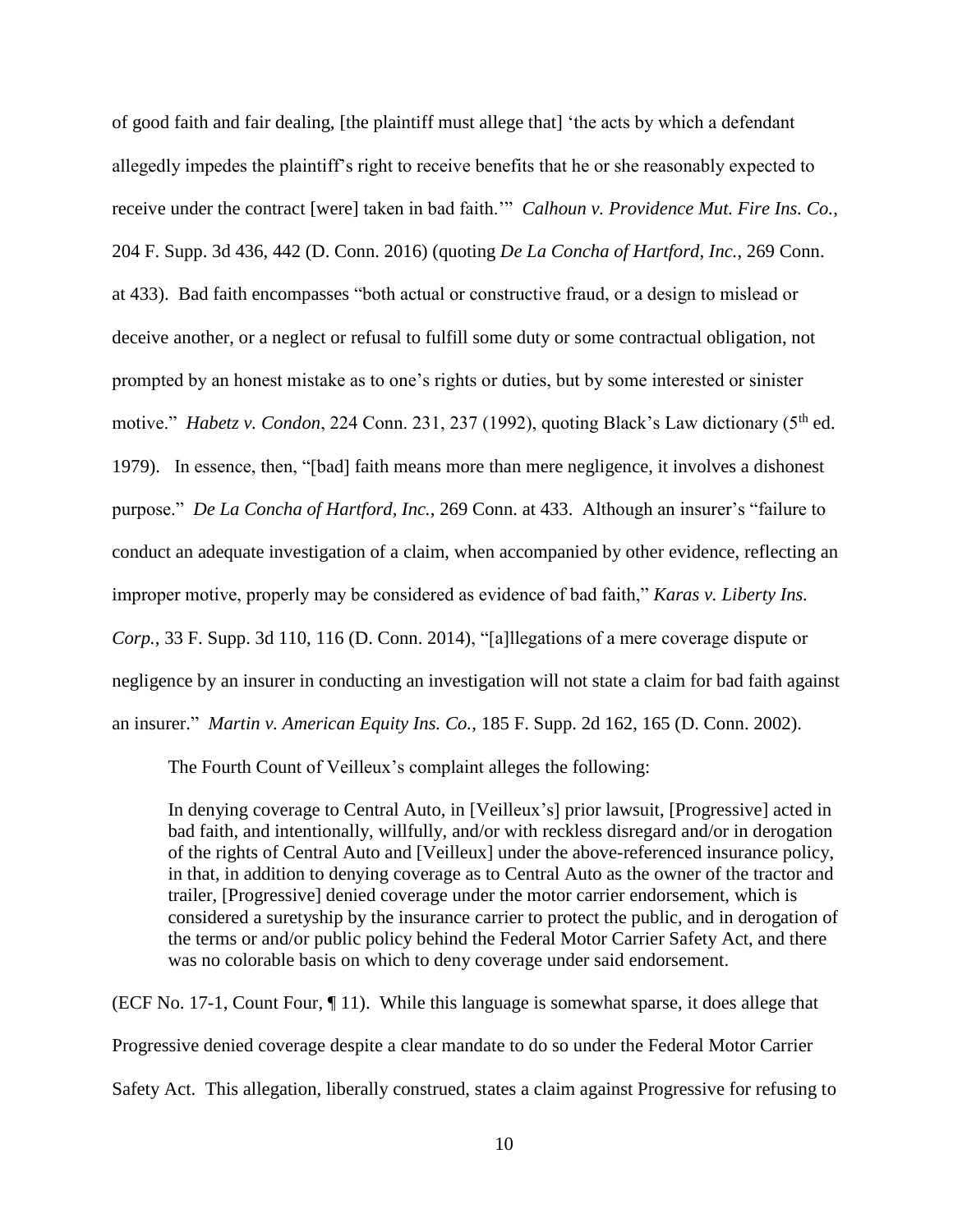honor the policy despite the fact that the company knew or should have known of its obligation to provide such coverage; such an action could constitute bad faith. *See Belz v. Peerless Ins. Co.*, 46 F. Supp. 3d 157, 165 (D. Conn. 2014) (denying motion to dismiss claim for breach of the covenant of good faith and fair dealing against insurer in part because plaintiff had alleged that insurer denied coverage in knowing disregard of its obligations under the policy); *contrast Martin v. American Equity Ins. Co.*, 185 F. Supp. 2d 162, 165 (D. Conn. 2002) (dismissing claim for breach of covenant of good faith and fair dealing because plaintiff "never specif[ied] how or in what manner defendant's denial of coverage . . . was unreasonable, outrageous, malicious and done in bad faith"). Thus, in averring that Progressive failed to live up to its obligations despite lacking any "colorable basis" for so doing, Veilleux just barely "nudge[s] [his] claim[] across the line from conceivable to plausible*." In re Fosamax Products Liab. Litig.*, No. 09-cv-1412, 2010 WL 1654156, at \*1 (S.D.N.Y. Apr. 9, 2010).

Veilleux's seventh count alleges as follows:

In denying coverage to Central rigging, in [Veilleux's] prior lawsuit, [Progressive] acted in bad faith, and intentionally, willfully, and/or with reckless disregard and/or in derogation of the rights of Central Auto and [Veilleux] under the above-referenced insurance policy, in that, in addition to denying coverage as to Central Rigging as the registrant of the tractor, [Progressive] denied coverage on the basis that: (a) there was no evidence that the tractor was used in the business of Central Rigging, when the name "Central Rigging" is painted on the side of the tractor, and the tractor is registered to Central Rigging; (b) that Central Auto & Transport, LLC, and Central Rigging were essentially owned by the same individual, Robert Greco, which is not a basis for denying coverage; and (c) that there was no evidence that the tractor was hired, rented, or borrowed by Central Rigging from Central Auto.

(ECF No. 17-1, Count Seven, at ¶ 11). Here, Veilleux alleges that Progressive denied coverage on a pretextual basis, which would constitute bad faith. *See Courteau v. Teachers Ins. Co.*, 243 F. Supp. 3d 215, 219 (D. Conn. 2017) (insurer's denial of claim on a pretextual basis was evidence of intentional act to mislead plaintiffs, thereby constituting bad faith); *Gabriel v.*